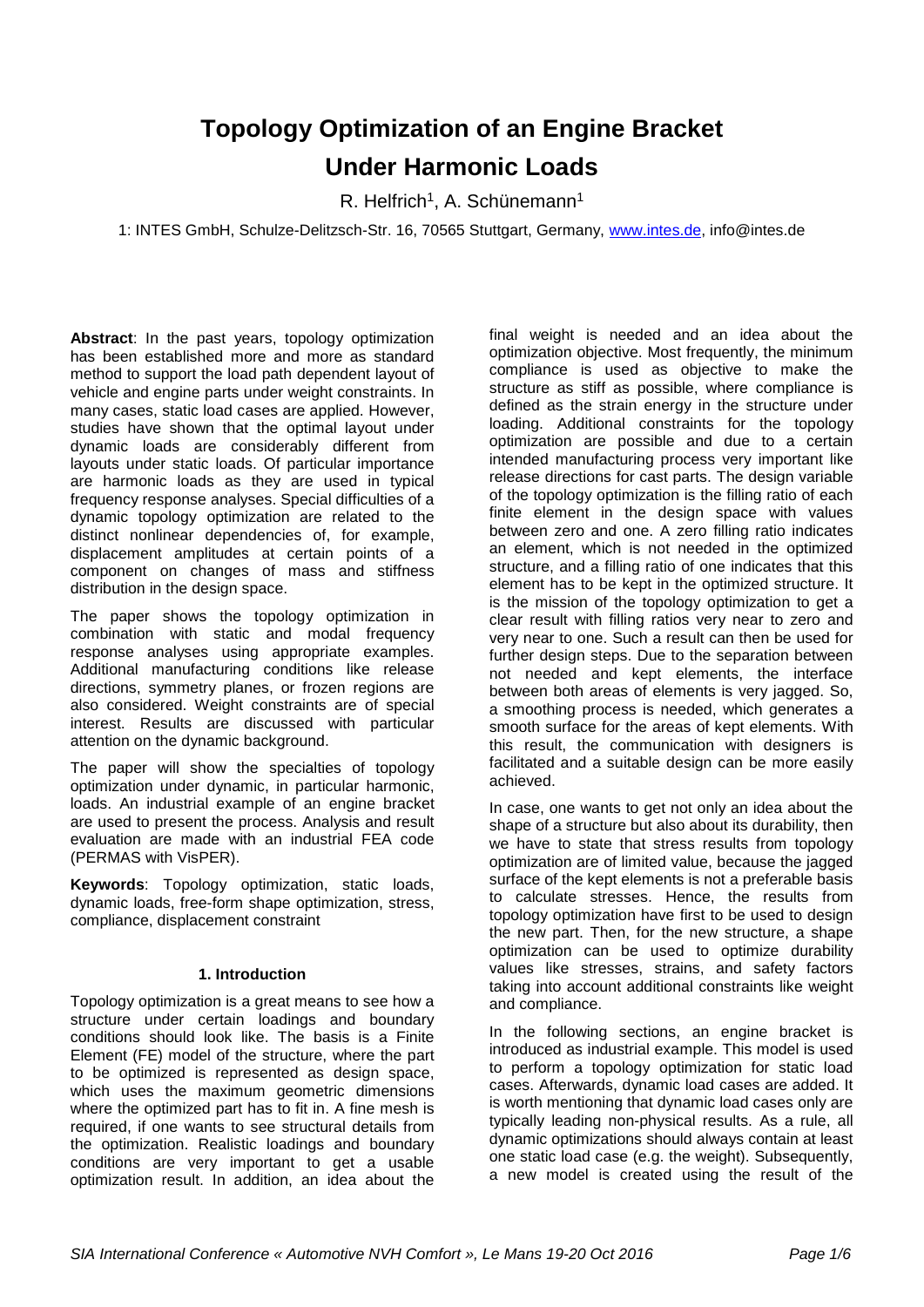topology optimization with dynamic load cases. This model is very close to the smoothed hull. Then, a freeform shape optimization is performed to minimize the stresses due to the dynamic loads.

# **2. Model of Engine Bracket**

Fig. 1 shows the model for topology optimization, where the fixation points to the engine are supported and the loading point has an offset to the surface of the structure. This offset is modelled using a rigid body connection between loading point and structure. The engine bracket will become a cast part. Therefore, a release direction is specified to describe the manufacturing process. The fixation points to the engine block should not be changed. There, frozen regions are defined, which keep the fixation areas in the design space, but avoid any modification of these areas by the optimization process. In this model, all finite elements are part of the design space. All areas beside the frozen regions are subject to change by optimization.

The dimensions of the model are about  $X/Y/Z =$ 190/165/230 mm. The model size is about 130,000 nodes and 386,000 degrees of freedom.

## **3. Static optimization**

For the topology optimization under static conditions, a linear static analysis is used. The optimization objective is to minimize the compliance, which denotes the total strain energy in the design space, or in other words, the global (and not local) stiffness of the design space. The weight is chosen as the weight of the predecessor part. Beside the definition of a release direction and frozen regions as shown in Fig. 1, a minimum member size of 10 mm is used. This restriction avoids the generation of very small structures inside the design space and helps to get a producible result.





Figure 2: Bracket shape under static conditions with compliance history (top) and weight history (bottom)



Figure 1: Optimization model of engine bracket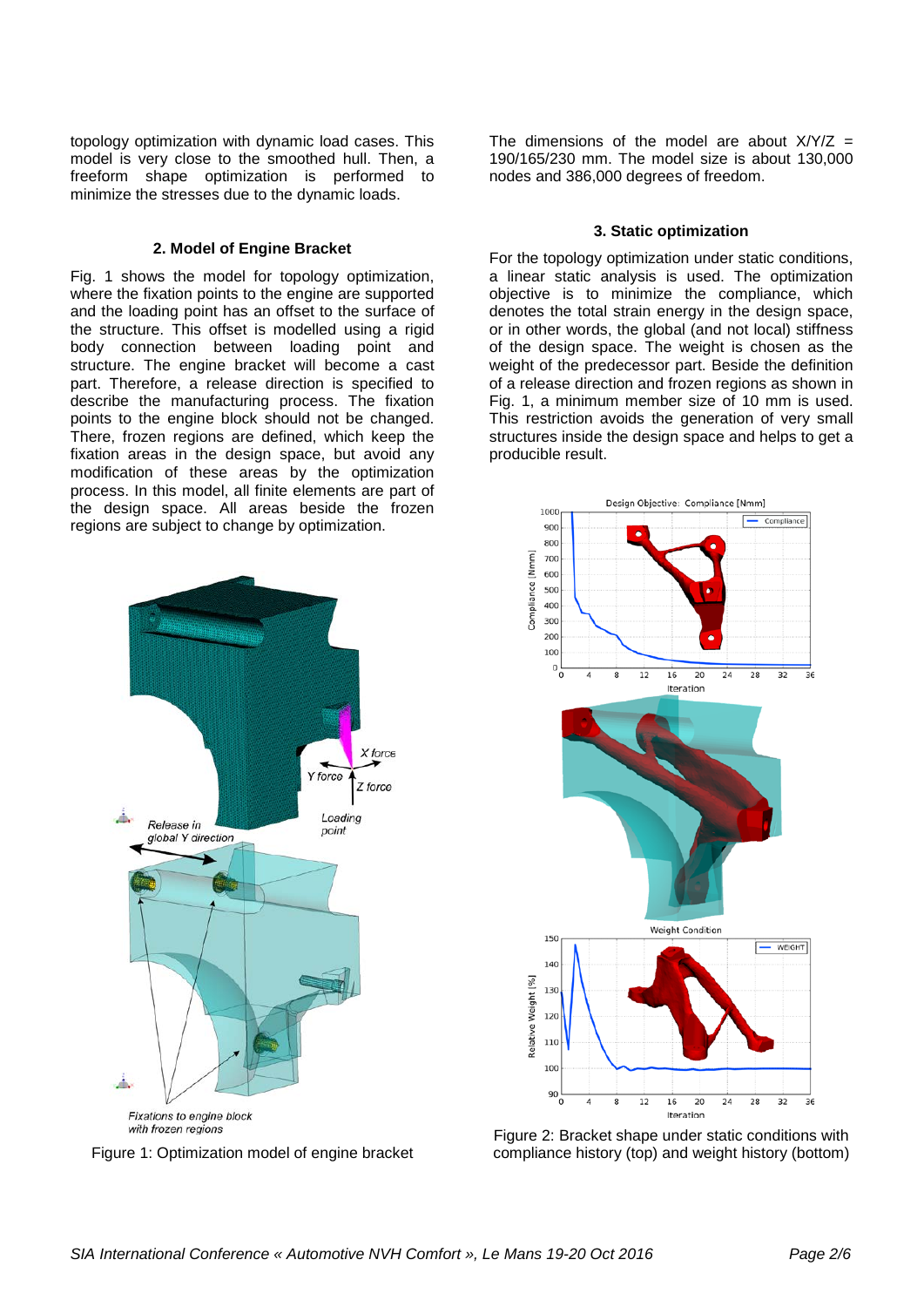The result of the static topology optimization is shown in Fig. 2, where the surface of the remaining elements is smoothed for better impression of the result. Different views also facilitate the spatial impression of the final shape. The final compliance is about 21.3 Nmm.

Because our focus is on dynamics, we performed a frequency response analysis after the static optimization of the bracket. Fig. 3 shows the displacement amplitudes of the frequency response for the final design from static topology optimization.

The frequency response analysis uses the same loads as the static analysis but with harmonic excitation. The number of frequency points is 101 (i.e. 100 equidistant points from 10 Hz to 1000 Hz and one eigenfrequency).



Figure 3: Displacement amplitudes from frequency response for the final shape of static topology optimization

#### **3. Dynamic optimization**

For the topology optimization under dynamic conditions, a frequency response analysis is used. The optimization objective is to minimize the displacement amplitude. The weight is chosen as the weight of the predecessor part. Beside the definition of a release direction and frozen regions as shown in Fig. 1, a minimum member size of 10 mm is used. This restriction avoids the generation of very small structures inside the design space and helps to get a producible result.

While in static topology optimization the initial filling ratio was 0.5, the dynamic topology optimization has started with a filling ratio of 1.0. The compliance is used as additional constraint to the optimization with a value of 22.0 Nmm.

Beside the frequency response analysis, the static analysis as used for the static topology optimization is also applied. It is crucial in dynamic topology optimization that static conditions are also applied. Pure dynamic conditions tend to reduce the mass

too much, because dynamic conditions are not reflecting static conditions automatically.

The result of the dynamic topology optimization is shown in Fig. 4, where the surface of the remaining elements is smoothed for better impression of the result. Different views also facilitate the spatial impression of the final shape.



Figure 4: Bracket shape under dynamic conditions with displacement amplitude history (top) and weight history (bottom)

The initial and final amplitude in the frequency response is shown in Fig. 5. There is an additional constraint for the maximum amplitude in the considered frequency range of 0.04 mm. The comparison between the lower graph in Fig. 5 with Fig. 3 shows a big difference not only of the maximum displacement amplitude but also of the resonance frequency.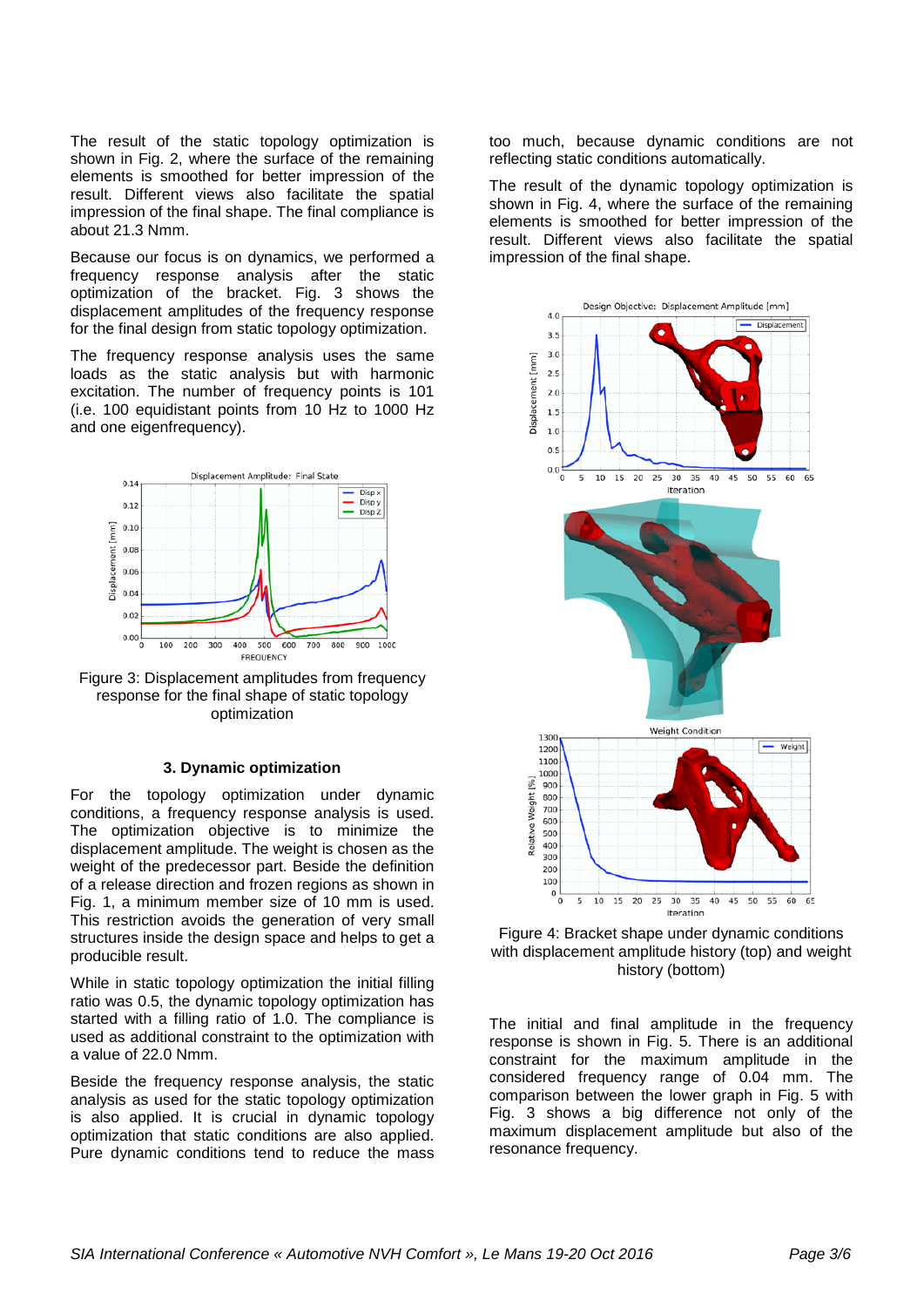

Figure 5: Frequency response amplitudes for the initial (top) and final optimized (bottom) shape from dynamic topology optimization

## **4. Optimization of stresses**

As explained above in the introduction, the stress in the design achieved by topology optimization is not suitable for evaluating the durability of the optimized part. Therefore, a subsequent shape optimization is performed.

The first step is to use the final design from dynamic topology optimization for meshing. To this end, the hull of the final design can be exported for meshing. The geometry of the hull is only slightly modified in order to keep the design as close as possible to the topology optimization result. Fig. 6 shows the new part and its boundary conditions, which are identical to the topology optimization. The model size is about 980,000 nodes and about 2,900,00 degrees of freedom.

The optimization method used is a non-parametric free-form optimization based on optimality criteria best suited for stress optimization. This method allows a thickness change at every node of the bracket surface during optimization, while the mesh topology remains unchanged and the node coordinates at the surface and in the interior of the solid are modified to preserve the mesh quality.

The objective used was the weight combined with stress and displacement constraints.The thickness change was limited to ±4 mm. The stress constraint was 35 MPa, the compliance constraint is 38 Nmm and the constraint of the displacement amplitude is 0.7 mm.

As for the previous dynamic topology optimization, the free-form optimization used static and frequency response analysis for optimization.



Figure 6: Frequency response amplitudes for the initial (top) and final optimized (bottom) shape from dynamic topology optimization

The free-form optimization result is achieved after 6 iterations. The history of the objective function weight and the constraints compliance and stress is shown in Fig. 7. The weight is reduced by about 15%. All constraints are observed in the final design.

The shape change is visualized in Fig. 8, where the position change of the nodes normal to the surface is shown. The maximum allowed values of  $±4$  mm are not exploited. The maximum thickness change is about 2 mm growing and shrinking.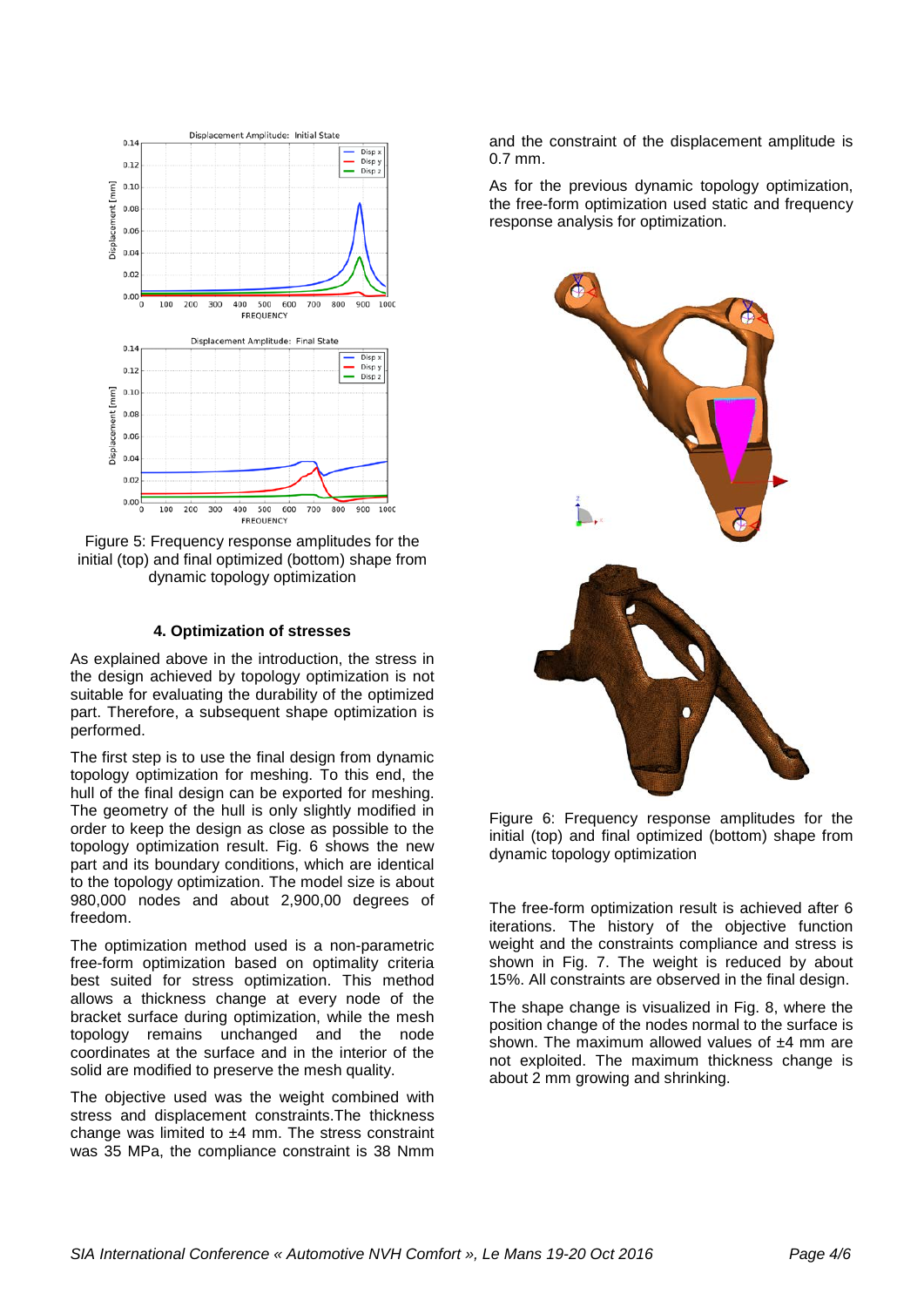

Figure 7: Histories of objective function (weight) and the constraints compliance and stress (von Mises)

The stress distribution before and after the free-form optimization is shown in Fig. 9. The stress constraint is not violated before optimization. Nevertheless, stresses are widely reduced through other constraints like compliance. A detail with high initial stress before the optimization is shown in Fig. 10, where the stress is reduced from  $34.5$  MPa to  $18.5$ MPa.

Finally, the initial and final amplitude in the frequency response is shown in Fig. 11. The constraint condition for the maximum amplitude is observed and does not exceed 0.7 mm.



Figure 9: Von Mises stress distribution before and after free-form optimization